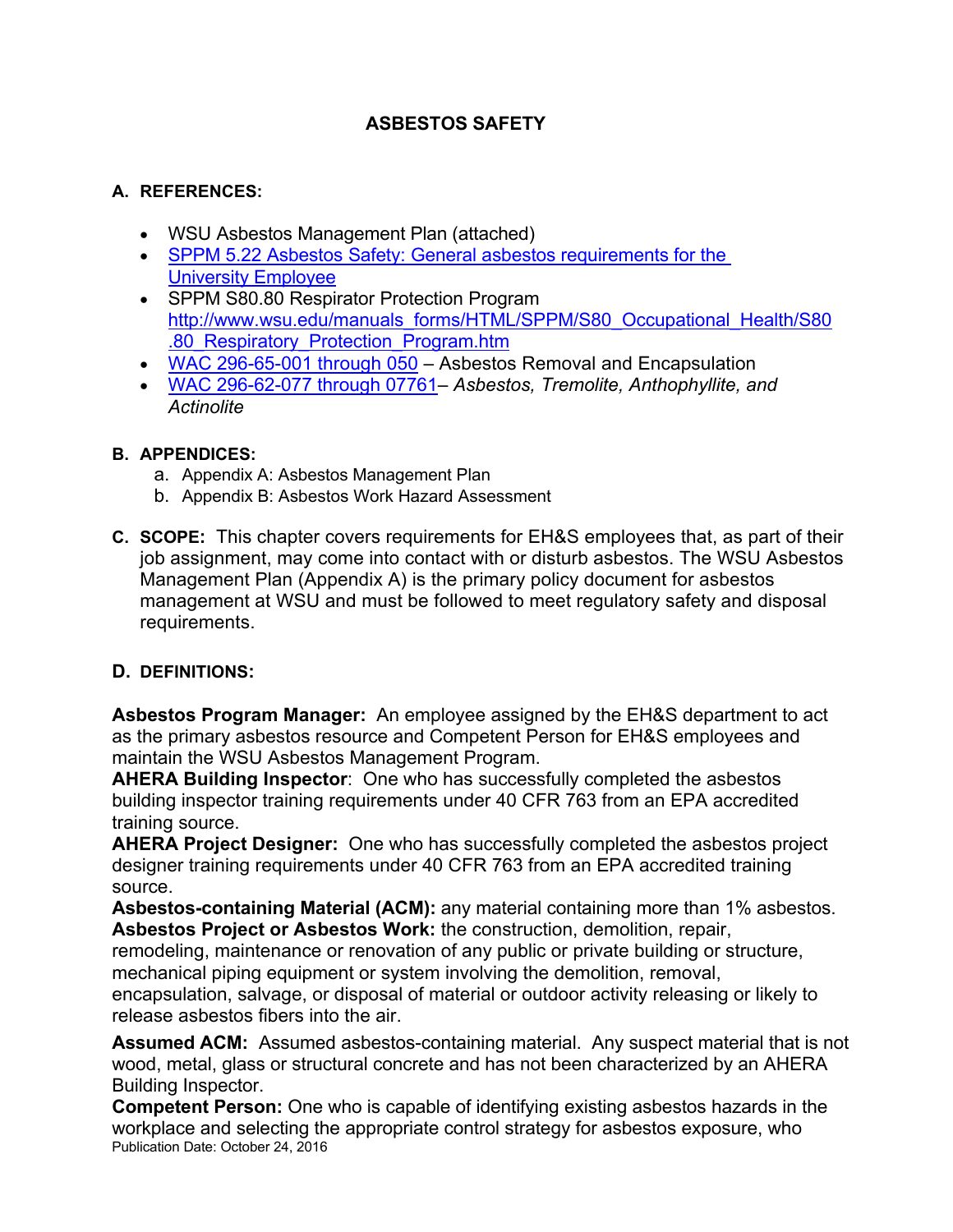has the authority to take prompt corrective measures to eliminate them as specified in WAC 296-62-07728. For the purpose of this document, the Competent Person for EH&S is the Asbestos Program Manager.

**Disturb or Disturbance:** activities that disrupt the matrix of ACM or PACM, crumble or pulverize ACM or assumed ACM, or generate visible debris from ACM or assumed ACM. This term includes activities that disrupt the matrix of ACM or assumed ACM, render ACM or assumed ACM friable, or generate visible dust or debris.

**Regulated Area:** An area established by the employer to demarcate areas where asbestos work is conducted, and any adjoining area where debris and waste from such asbestos work accumulate; and a work area within which airborne concentrations of asbestos, exceed or can reasonably be expected to exceed the permissible exposure limit (PEL)

## **E. TRAINING:**

- All EH&S employees will receive initial hire asbestos awareness training provided online at http://ehs.wsu.edu/asbestos/Default.aspx. Training must be completed annually thereafter. More comprehensive training noted in the next bullet point below may be used to fulfill this requirement.
- Additional training is required for employees whom may come into contact with non-intact or disturbed ACM or assumed ACM. Supervisors must ensure this training is completed and documented before allowing employees to perform those duties. Refer to Appendix A WSU Asbestos Management Program and the Asbestos Program Manager for more information.

# **F. GENERAL REQUIREMENTS:**

- Refer to the WSU Asbestos Management Plan (attached) for specific WSU policy and procedures regarding asbestos management and safety.
- The EH&S Asbestos Program Manager will fulfill Competent Person duties for EH&S personnel or other WSU employees throughout campus from emergencies that may have disturbed asbestos. This person is also responsible for the WSU Asbestos Management Plan and acts the primary resource for EH&S employees regarding asbestos safety. The Asbestos Management Plan must be updated, as needed, and meet regulatory requirements.
- All employees must comply with all appropriate safety and health rules and practices on contractor controlled job sites. This may include additional PPE, safety clothing or areas designated for restricted access. Supervisors are responsible for reviewing these requirements and ensuring employee compliance in order to perform the work safely.
- All employees that enter an asbestos regulated area where respiratory protection is required must wear the appropriate respiratory protection assigned by a Competent Person. A Competent Person may be the Asbestos Program Manager or qualified person designated as such by a contractor that is approved by the Asbestos Program Manager.

# **G. TASK SPECIFIC REQUIREMENTS:**

*Good Faith Asbestos Inspections:* Asbestos bulk sampling for the purpose of a good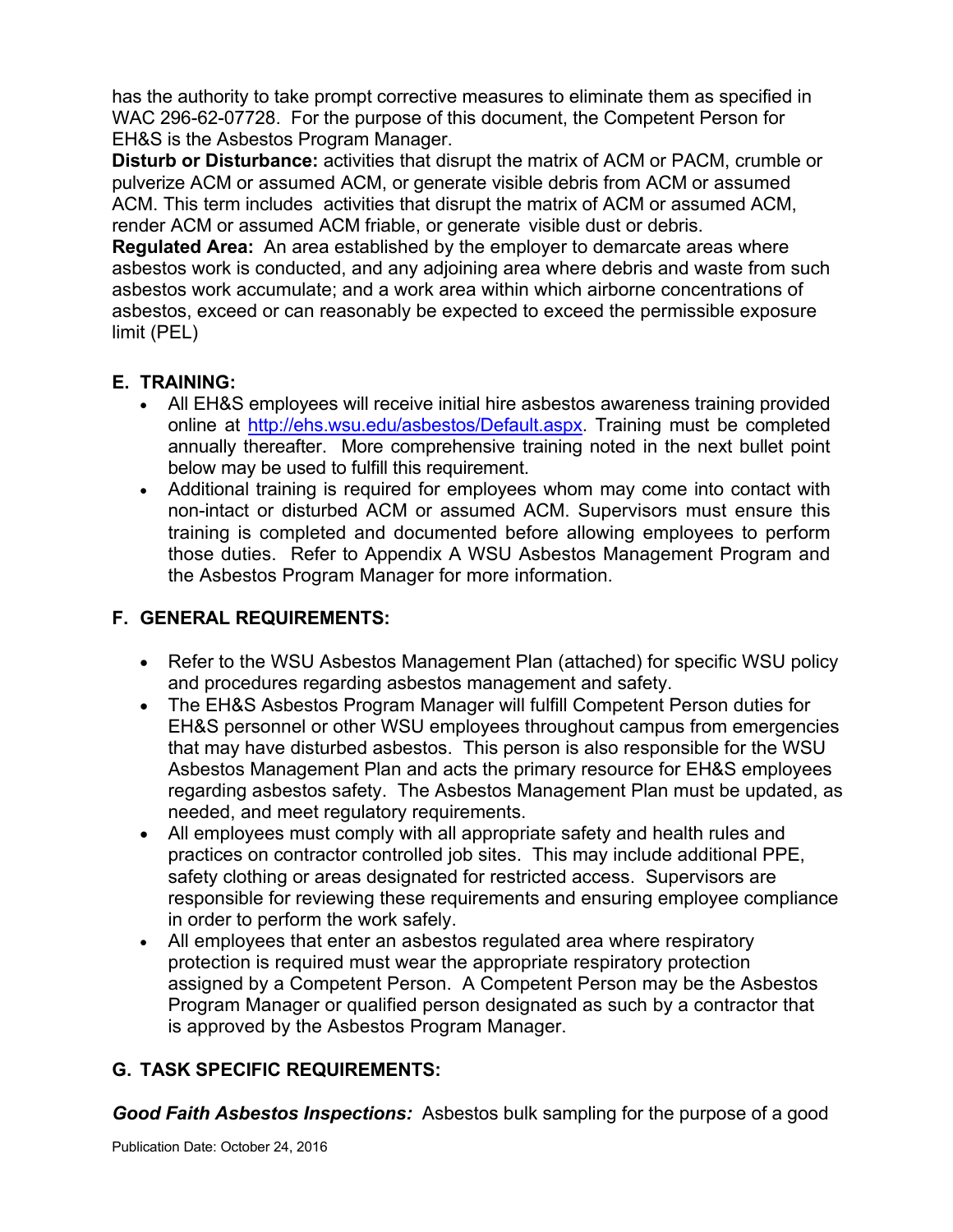faith inspection or otherwise must be conducted by an employee with a current AHERA Building Inspector certificate. Additional hazards may be present in the work area that must be addressed before collecting bulk samples. Such hazards include, but are not limited to hazardous energy (e.g. electricity, radio frequency, mechanical energy) noise, elevated work, penetration (sharp objects), and compression (pinch points). Employees must conduct a hazard assessment prior to each inspection. Supervisors must review hazard assessments, ensure proper PPE is used and required training is completed and documented before the task commences.

*3rd Party Asbestos Abatement Oversight:* Oversight of all in-house or contracted abatement work must be conducted by an employee with a current AHERA Building Inspector and/or an AHERA Project Designer training certificate. Since hazards may vary greatly at different job sites, employees must conduct a hazard assessment for each oversight location. Supervisors must review hazard assessments and ensure proper PPE is used and required training is completed and documented before the task commences.

*Exposure Monitoring:* The Asbestos Program Manager is assigned as the Competent Person to manage exposure air monitoring of EH&S employees that is required in WAC 296-62-07709.

*Housekeeping/Custodial Procedures:* Refer to Section 6.0 of the Asbestos Management Plan.

*Asbestos Abatement Work:* Refer to Section 7.0 of the Asbestos Management Plan for training and procedures required to perform asbestos abatement work at WSU.

**Construction, Demolition, Repair, Remodeling, Maintenance or Renovation Activities:** All employees involved in such activities including project managers, supervisors, leads and workers performing the work are responsible for their roles and responsibilities outlined in the attached Asbestos Management Plan.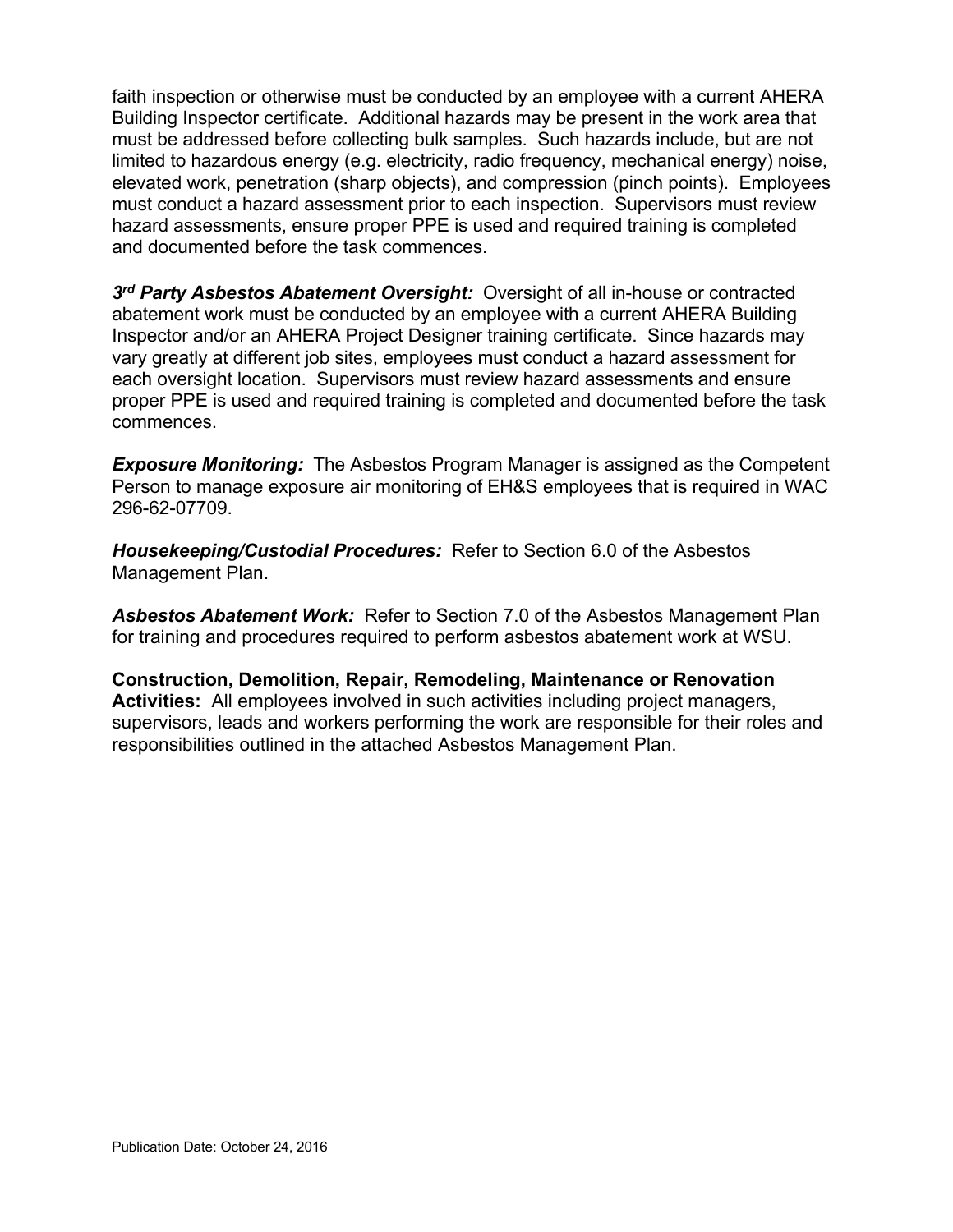# **Appendix A:**

**Asbestos Management Plan**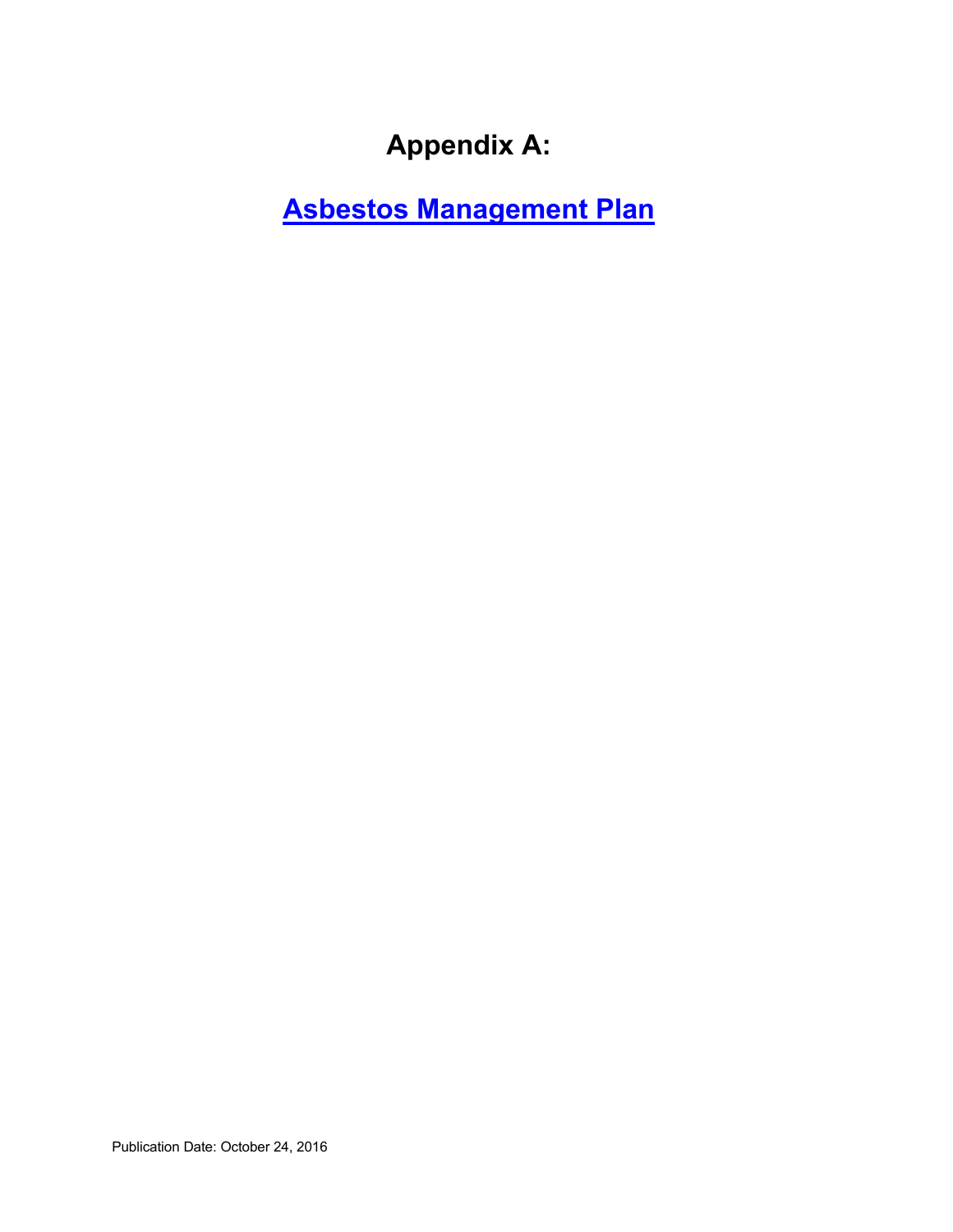|                                                                                    |                                                                                                                                                                         |                                                                                                         |  | Instructions: Complete form using Personal Protective Equipment Hazard Assessment Guidelines. Completed form is to be retained for departmental records. |  |
|------------------------------------------------------------------------------------|-------------------------------------------------------------------------------------------------------------------------------------------------------------------------|---------------------------------------------------------------------------------------------------------|--|----------------------------------------------------------------------------------------------------------------------------------------------------------|--|
| Person conducting the hazard assessment: Matt McKibbin                             |                                                                                                                                                                         |                                                                                                         |  | Date of hazard assessment: 2/19/16                                                                                                                       |  |
| <b>Work Activity Assessed</b>                                                      | Hazard(s) Identified                                                                                                                                                    | PPE Selected (Make & Model #)                                                                           |  | <b>Training</b>                                                                                                                                          |  |
| Good Faith Asbestos/Lead Surveys<br>and 3rd party oversight<br>(throughout campus) | Falls<br>Flat/low pitched roofs with parapets<br><39" - Use safety watch system. One<br>person will act as a safety watch while<br>the other conducts required sampling |                                                                                                         |  | Acting safety watch: Competent Person<br>(fall protection)<br>Others: Fall protection user/awareness<br>training                                         |  |
|                                                                                    |                                                                                                                                                                         | High pitched roofs and scissor lifts: Fall<br>restraint or fall arrest system - SALA<br>1231106 harness |  | Fall protection Competent Person when<br>work plan is required. Fall protection<br>user/awareness training otherwise.<br>Ladder safety                   |  |
|                                                                                    | Penetration                                                                                                                                                             | Nitrile coated work gloves or similar                                                                   |  | Hands-on for correct use and<br>maintenance                                                                                                              |  |
|                                                                                    |                                                                                                                                                                         | Boots with slip and puncture resistant<br>soles and/or safety toes.                                     |  | Hands-on for correct use and<br>maintenance                                                                                                              |  |
|                                                                                    | <b>Trenches and Shoring</b>                                                                                                                                             | Possible fall protection considerations<br>(personnel will not enter trenches>/=4')                     |  | Trench and excavation Competent<br>Person                                                                                                                |  |
|                                                                                    | Noise (e.g. mechanical rooms,<br>server rooms)                                                                                                                          | Wear appropriate hearing protection<br>needed to reduce exposure below<br>85dB.                         |  | Annual hearing conservation training                                                                                                                     |  |
|                                                                                    | Asbestos                                                                                                                                                                | Assigned by Competent Person. Half-<br>face tight fitting APR or full-face APR<br>with HEPA filter      |  | Annual fit test, medical approval and<br>respirator training. AHERA Building<br>Inspector.                                                               |  |
|                                                                                    | Confined spaces                                                                                                                                                         | (personnel will not enter permit<br>required confined spaces)                                           |  | <b>Confined Space Competent Person</b>                                                                                                                   |  |
|                                                                                    | Overhead                                                                                                                                                                | Hard hat - meets ANSI Z89.1                                                                             |  | Hands-on for correct use and<br>maintenance                                                                                                              |  |
|                                                                                    | Impact                                                                                                                                                                  | Eye protection - Meets ANSI Z87+<br>standard for impact and D standard for<br>dust protection           |  | Hands-on for correct use and<br>maintenance                                                                                                              |  |
|                                                                                    | Ergonomics                                                                                                                                                              |                                                                                                         |  | Hands-on task specific training                                                                                                                          |  |

#### **WORKPLACE HAZARD ASSESSMENT CERTIFICATION FORM**